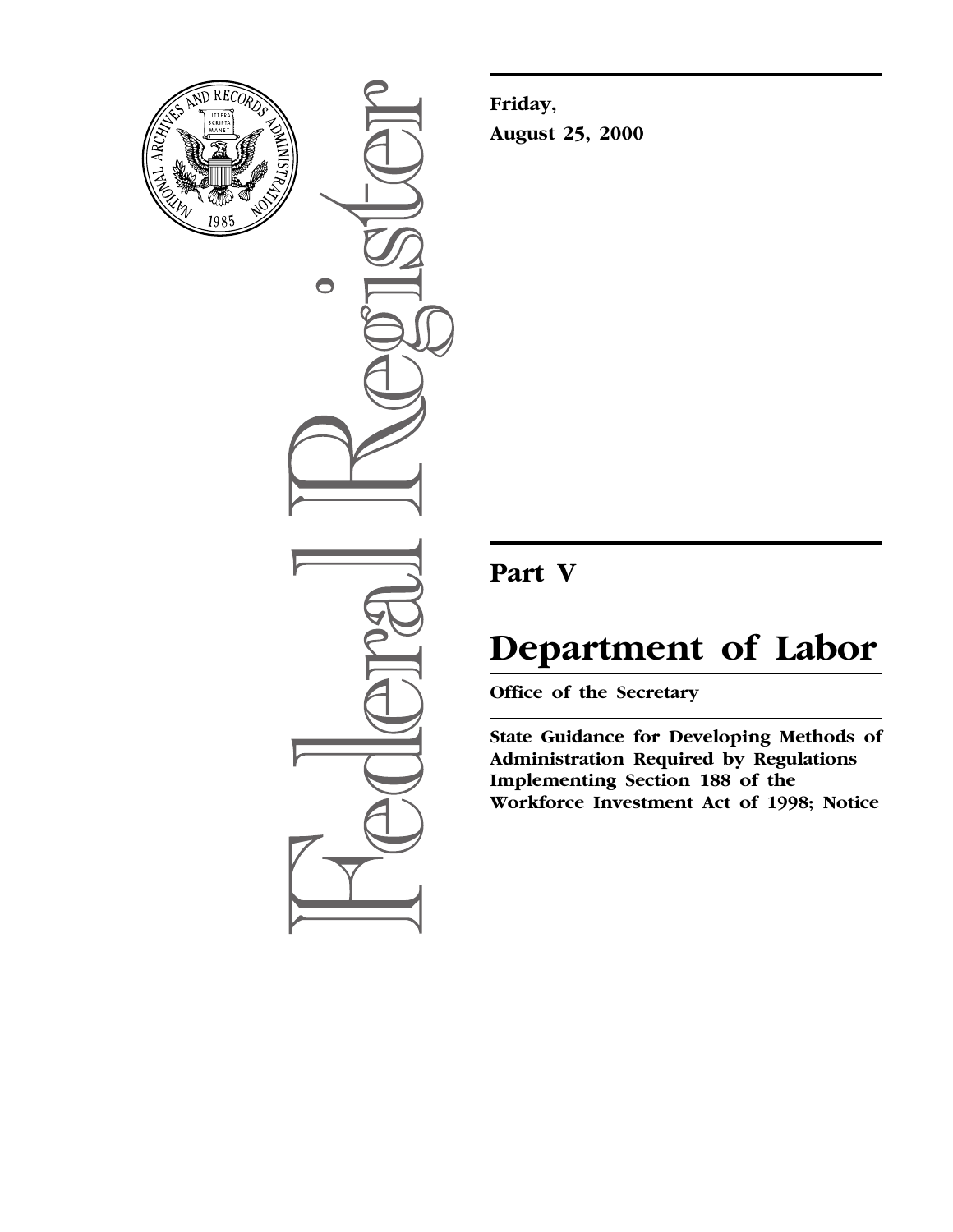# **DEPARTMENT OF LABOR**

# **Office of the Secretary**

# **State Guidance for Developing Methods of Administration (MOA) Required by Regulations Implementing Section 188 of the Workforce Investment Act of 1998 (WIA)**

**AGENCY:** Office of the Secretary. **ACTION:** Notice.

**SUMMARY:** The purpose of this notice is to provide interested parties with the final approved Guidance for use by States in submitting their Methods of Administration as required by 29 CFR part 37. That part implements the nondiscrimination and equal opportunity provisions of the Workforce Investment Act of 1998.

**FOR FURTHER INFORMATION CONTACT:** Ms. Annabelle T. Lockhart, Director, Civil Rights Center, U.S. Department of Labor, 200 Constitution Ave., N.W., Room N– 4123 FPB, Washington, DC 20210, telephone number (202) 219–8927 (voice)(this is not a toll-free number), or (800) 326–2577 (TTY/TDD).

**SUPPLEMENTARY INFORMATION:** The Workforce Investment Act of 1998 (WIA), Public Law 105–220 (August 7, 1998), provides the framework for a reformed national workforce preparation and employment system designed to meet the needs of the nation's employers, its job seekers, and those who want to further their careers. While WIA makes many programmatic changes in the workforce development system authorized under the Job Training Partnership Act of 1982 (JTPA), one constant has been the prohibition against discrimination. The nondiscrimination and equal opportunity provisions of JTPA (section 167) prohibit discrimination against applicants, beneficiaries and employees on the bases of race, color, national origin, age, disability, sex, religion, and political affiliation or belief. Further, section 167 prohibits discrimination against beneficiaries on the bases of citizenship and participation in JTPA. The nondiscrimination and equal opportunity provisions of WIA (section 188) prohibit discrimination against applicants, beneficiaries and employees on the same bases.

Methods of Administration (MOA), designed to assure the Secretary of Labor that State programs financially assisted by the Department operate in a nondiscriminatory manner, have been required of States since 1984. This requirement was codified when, on January 15, 1993, the Department of Labor issued 29 CFR part 34, the

regulations that implement section 167 of JTPA. (See 29 CFR 34.33.)

Section 188(e) of WIA requires the Secretary to issue regulations implementing section 188. An interim final rule implementing that section was published on November 12, 1999, at 29 CFR part 37. As with part 34, part 37 includes the requirement that States develop, implement and maintain, for each of their State programs, an MOA. (See 29 CFR 37.54 and 37.55.) The MOA standards contained in part 37 are substantially the same as those contained in part 34. States that have faithfully implemented and maintained their MOAs under JTPA will find that the time and effort needed to update their MOA to meet WIA requirements will be minimal.

Signed at Washington, D. C., this 21st day of August, 2000.

# **Alexis M. Herman,**

*Secretary of Labor.*

# **ATTACHMENT: State Guidance for Developing Methods of Administration (MOA) Required by Regulations Implementing Section 188 of the Workforce Investment Act of 1998 (WIA)**

OMB Control No. 1225–0077 Expires January 31, 2003

The regulations that implement the nondiscrimination and equal opportunity provisions of the Workforce Investment Act of 1998 (WIA), published at 29 CFR part 37, require that each Governor establish and adhere to a Methods of Administration (MOA) for his/her State programs. This document provides Guidance for Governors and States in meeting the regulatory requirements regarding MOAs.

An MOA is a document that describes the actions an individual State will take to ensure that its WIA Title I-financially assisted programs, activities, and recipients are complying, and will continue to comply, with the nondiscrimination and equal opportunity requirements of WIA and its implementing regulations. States were first required to prepare and submit MOAs in 1984, under the Job Training Partnership Act (JTPA). The requirement was continued in 1993, under the regulations implementing the nondiscrimination and equal opportunity provisions of JTPA. The JTPA MOA requirements were set forth in 29 CFR 34.33. The form and content of the MOAs required under 29 CFR part 37 remain substantially the same as those of the MOAs required under JTPA.

Title 29 CFR 37.54(a) provides that each Governor must establish and

maintain an MOA for State programs. 29 CFR 37.54(d) describes the required elements of an MOA. Finally, 29 CFR 37.55 addresses requirements related to submitting and updating the MOA.

By submitting an MOA, the Governor agrees to fully follow its provisions. Failure to do so may result in a finding of noncompliance. See 29 CFR 37.65(a).

This Guidance specifically discusses the requirements of 29 CFR 37.54(b) and 37.55, and is intended to explain, not to add to, the requirements contained in those regulatory provisions. The Guidance is based upon materials the Civil Rights Center (CRC) prepared in 1993 to train Equal Opportunity (EO) Officers regarding the requirements of MOAs under JTPA. This Guidance does not create new legal requirements or change current legal requirements. Instead, it reflects the view of CRC and is intended to serve as a basic resource document on CRC-administered laws. The legal requirements related to nondiscrimination and equal opportunity that apply to recipients of financial assistance under WIA are contained in the statutes and regulations cited in this Guidance. Every effort has been made to ensure that the information contained in the Guidance is accurate and up to date.

# **I. Guidance on Meeting the Requirements of 29 CFR 37.54(b) Section 37.54(b) Requires That Each MOA Shall be:**

- $\square$  In writing, addressing each requirement of 29 CFR 37.54(d) with narrative and documentation;
- $\square$  Reviewed and updated as required by 29 CFR 37.55; and
- $\Box$  Signed by the Governor.

The MOA should be organized in the nine elements listed below, with both a narrative and a documention section for each element.

# *Section A. Narrative*

The first section of each element should be a narrative description of how the State and its recipients, as that term is defined in 29 CFR 37.4, are meeting and will continue to meet the requirements of part 37. The narrative should be specific. CRC regards the narrative as the more important section, since it contains the description of what the State and its recipients are doing and will continue to do to fulfill their obligations under WIA section 188 and 29 CFR part 37.

#### *Section B. Documentation*

The second section of each element should include documentation that shows how the State is carrying out that element of the MOA. When reviewing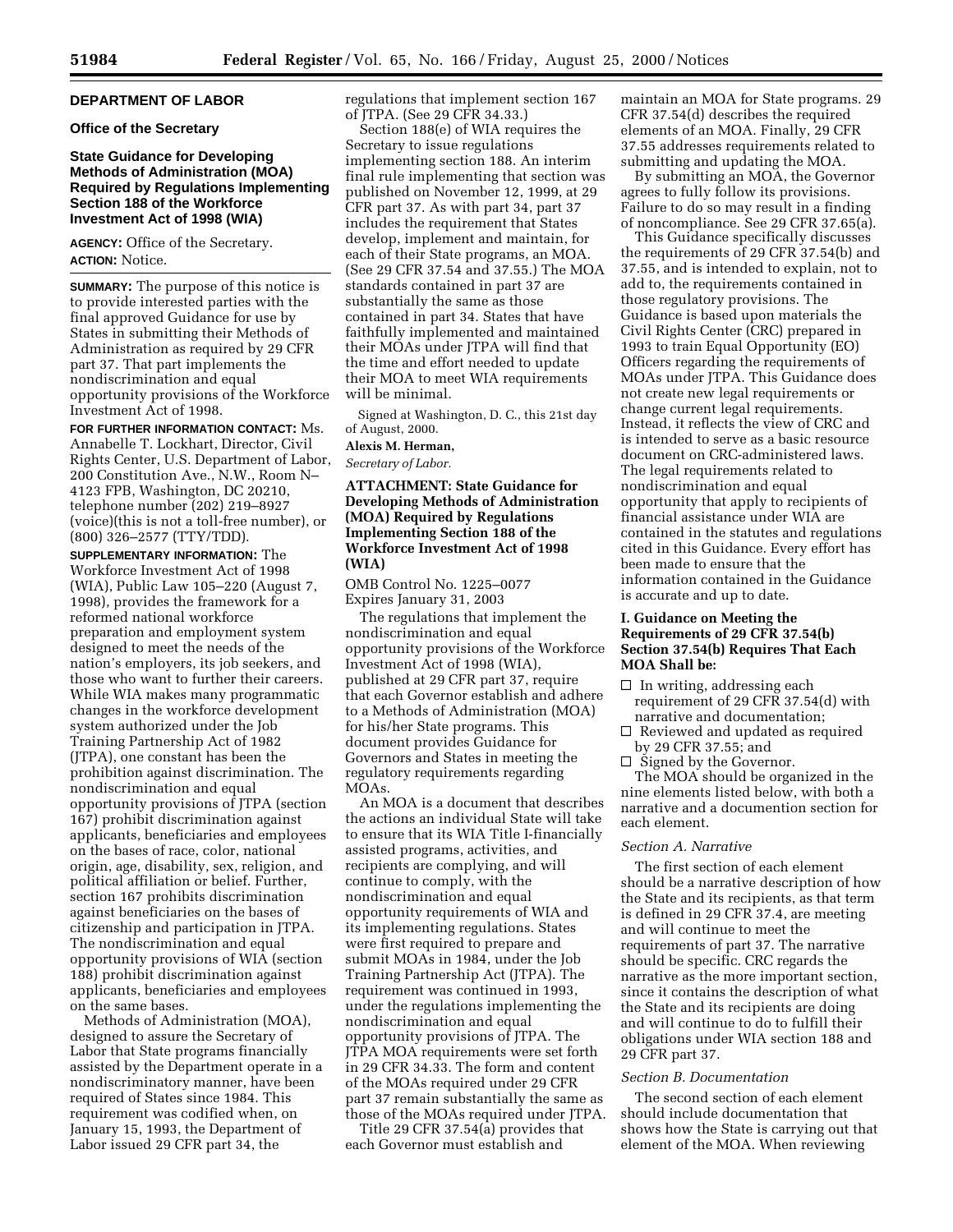the adequacy of and/or performance under an MOA, CRC may request additional supporting documentation pursuant to 29 CFR 37.65.

Element 1. Designation of State-and local-level Equal Opportunity (EO) Officers (29 CFR 37.54(d)(1)(ii))

In this element, the State should address how it and its recipients are complying and will continue to comply with the requirements of 29 CFR 37.23 through 37.28. The intent of this section is to ensure that any individual the recipient appoints as EO Officer has the education, training and experience, and is provided the necessary ongoing training and qualified staff, to perform his or her duties assigned under 29 CFR part 37. Additionally, the EO Officer should not be in a position that would constitute, or appear to constitute, a conflict of interest. Further, the State should ensure that he or she reports, on EO matters, directly to the appropriate official in the organization (see 29 CFR 37.25(e). In summary, any individual appointed as EO Officer should have the skill, ability, knowledge and authority to properly oversee and direct the EO program to which that individual has been assigned.

(a) The narrative section of this element should identify, at a minimum:

- $\square$  Each individual designated as a State-level Equal Opportunity Officer and each individual designated as a local-level Equal Opportunity Officer, by name, position title, business address (including e-mail address if applicable) and telephone number (including TDD/TTY number). (See 29 CFR 37.23.)
- $\Box$  The level within the organization (described in such terms as the individual's authority and position relative to the top of the hierarchy) occupied by the EO Officer(s). (See 29 CFR 37.24.)
- $\Box$  The duties of the EO Officer(s), and the manner in which those duties are carried out. (At a minimum, duties assigned to the EO Officer must include those listed in 29 CFR 37.25.) Describe both the EO duties, responsibilities and activities associated with the implementation of 29 CFR part 37, and all other duties, responsibilities and activities.

**Note:** The EO Officer may not be assigned duties, responsibilities or activities that would constitute a conflict of interest or the appearance of such a conflict; see 29 CFR 37.24.)

 $\Box$  The manner in which the recipient makes the identity of the EO

Officer(s) known to applicants, registrants, eligible applicants/ registrants, participants, employees, and applicants for employment, as well as interested members of the public. (See 29 CFR 37.26.)

- $\Box$  The level of staff and other resources available to State- and local-level EO Officer(s) to ensure that WIA Title I–financially assisted programs and activities operate in a nondiscriminatory way. (See 29 CFR 37.26(c).)
- $\Box$  The State's plan for ensuring that State- and local-level EO Officers and their staffs are sufficiently trained to maintain competency. (See 29 CFR 37.26(d).)
- $\Box$  The identity, by name, title and organization, of the individual to whom each State- and local-level EO Officer reports on equal opportunity matters.
- $\Box$  A description of the professional and support staffing levels and resources provided to each Stateand local-level EO Officer to assist him or her in ensuring compliance with WIA section 188 and part 37.
- $\Box$  The type and level of training each State- and local-level EO Officer has received and will receive to ensure that he or she is capable of fulfilling his or her responsibilities as an EO Officer.
- $\square$  The means by which the State makes public the names, position titles and telephone numbers (including TDD/TTY numbers) of each Stateand local-level EO Officer.
- $\Box$  A description of any duties, other than WIA equal opportunity responsibilities, assigned to each State- and local-level EO Officer.

(b) Documentation for this element to be submitted as part of the MOA should include, but need not be limited to:

- b Examples of each document (*e.g.,* notices, directives, memoranda, letters to community groups, flyers, and relevant pages of handbooks and manuals) that communicates, either internally or externally, the EO Officer's name and other required information to registrants, applicants, eligible applicants/ registrants, participants, applicants for employment, employees, and interested members of the public.
- $\square$  Examples of each communication (e.g., directives) that instructs the State's recipients as to the actions they are to take to comply with 29 CFR 37.23 through 28 with regard to EO Officers.
- $\Box$  A copy of the State EO Officer's position description, showing those duties specifically related to WIA

equal opportunity activities, and other duties.

- $\Box$  A representative sample of locallevel EO Officer position descriptions. NOTE: If a single, standard position description has been adopted for all local-level EO Officers, then a single copy of that description is sufficient.
- $\Box$  Copies of organization chart(s) showing the organizational location of each EO Officer.
- $\square$  The identity of any staff who perform duties that support WIA EO activities (*e.g.*, clerical, data analysis), a position description for each such staff member, and average hours per week spent on EO-related activities by each such staff member (if positions are not devoted to WIA equal opportunity activities on a full-time basis).
- $\Box$  EO budget and source of funds.
- $\Box$  Summary of EO-related training that staff (EO staff and others) have received and a schedule of EO training to be delivered in the future. This may be training delivered by the State- or local-level EO Officer to recipient staff, or training delivered to EO Officers or recipient staff by outside sources, such as CRC.

Element 2. Notice and Communication  $(29$  CFR 37.54 $(d)(1)(iii)$ 

In this element, the State should address how it and its recipients are complying and will continue to comply with the requirements of 29 CFR 37.29 through 37.36. States should ensure the establishment of a notice and communication system that makes all registrants, applicants, eligible applicants/registrants, applicants for employment, employees and interested members of the public aware of both the recipient's obligation to operate its programs and activities in a nondiscriminatory manner, and the extent of the rights of members of these groups to file complaints of discrimination.

(a) The narrative section of this element should describe, at a minimum:

- $\Box$  The methods and frequency of dissemination of the notice, including initial dissemination. (See 29 CFR 37.29.)
- $\square$  The means by which the notice is made available to individuals with disabilities. (See 29 CFR 37.31(b).)
- $\square$  The means by which the State ensures that recipients post the notice. (See 29 CFR 37.33.)
- $\Box$  The means by which a copy of the notice is placed in the participant's file (see 29 CFR 37.31(a)), or where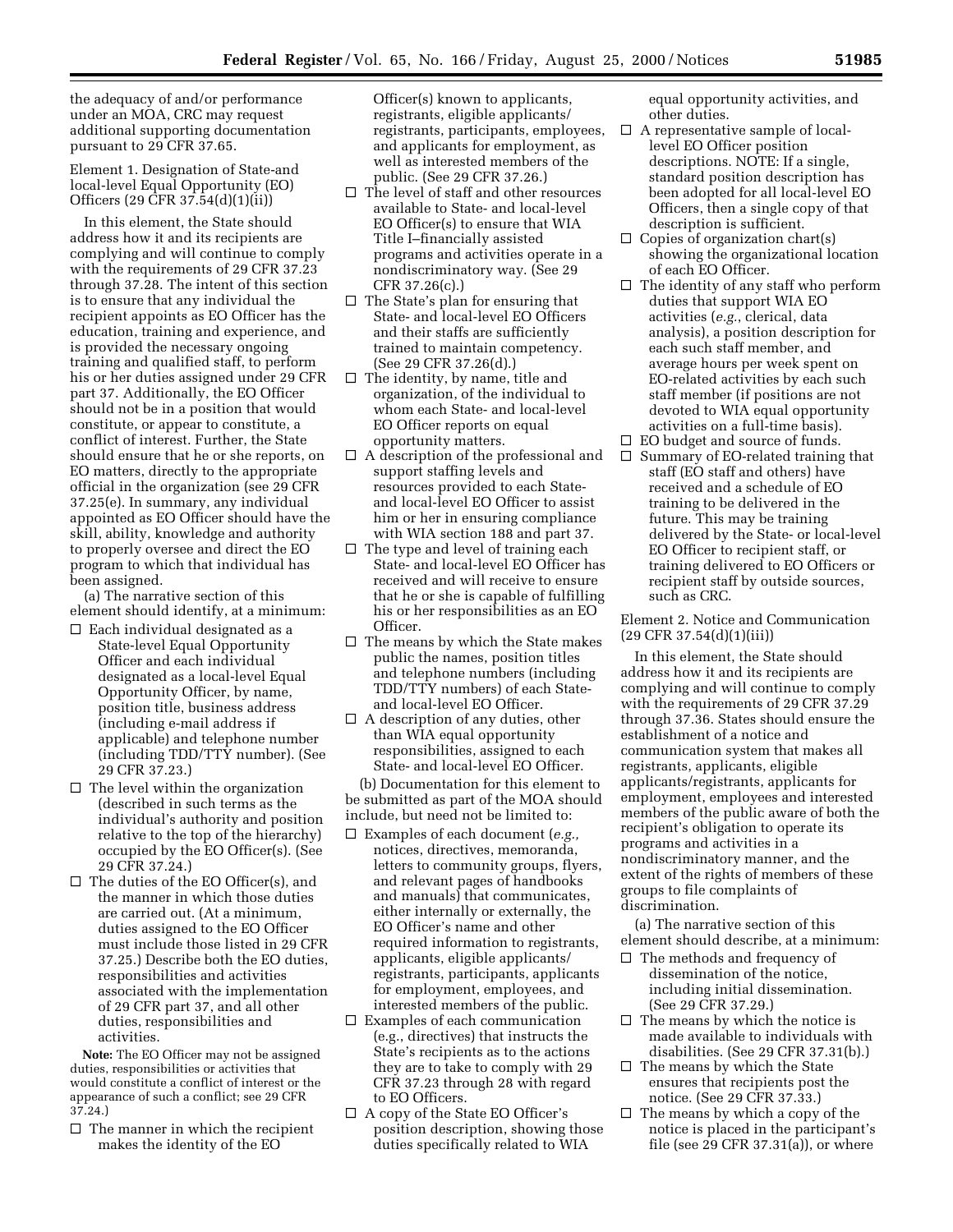the files are maintained electronically, how the requirement of 37.31(a) is and will continue to be met.

- $\Box$  The means by which the State ensures that recruitment brochures and other materials routinely made available to the public include the statements ''equal opportunity employer/program'' and ''auxiliary aids and services are available upon request to individuals with disabilities.'' (See 29 CFR 37.34(a).)
- $\square$  Where a telephone number is included on recruitment brochures and other materials, the means by which the State ensures that the materials indicate a TDD/TTY number or provide for an equally effective means of communication with individuals with hearing impairments. (See 29 CFR 37.34(a).)
- $\Box$  The means by which program-related information is published or broadcast in the news media (*e.g.*, publication of Requests for Proposal) and the means by which the State ensures that publications/ broadcasts state that the program is an equal opportunity employer/ program and that auxiliary aids and services are available upon request to individuals with disabilities. (See 29 CFR 37.34(b).)
- $\Box$  The manner in which and extent to which information in languages other than English is provided, and the manner in which the State ensures that persons of limited English-speaking ability have access to its programs and activities on a basis equal to that of those who are proficient in English. (See 29 CFR 37.35.)
- $\Box$  <br> The manner in which and extent to which orientations for registrants, applicants, eligible applicants/ registrants, employees, applicants for employment, and members of the public include a discussion of the rights of such persons under WIA section 188 and 29 CFR part 37. (See 29 CFR 37.36.)
- $\Box$  The steps taken to ensure that communications with individuals with disabilities are as effective as communications with others. (See 29 CFR 37.29(b).)
- $\square$  The process the State has used and will continue using to develop and communicate policy and conduct training regarding nondiscrimination and equal opportunity. (See 29 CFR 37.25(c), and 37.54(d)(2)(iii), and 37.54(d)(2)(vi).)

(b) Documentation for this element to be submitted as part of the MOA should include, but need not be limited to:

- $\Box$  A copy of each communication that instructs the State's recipients on how they are to comply with the requirements of 37.29 through 37.36 regarding notice and communication.
- $\Box$  A copy of the posted notice required by 29 CFR 37.29 and 37.30.
- $\Box$  A copy of any checklist of the contents of participant and employee files, indicating that the notice requirement has been met. (See 29 CFR 37.31(a)(4).)
- $\Box$  A copy of any orientation agendas that include, as an agenda item, a discussion of equal opportunity and nondiscrimination under WIA section 188 and 29 CFR part 37. (See 29 CFR 37.36.)
- $\Box$  A copy of each item of material, distributed at orientation sessions, that addresses the rights of individuals under WIA section 188 and 27 CFR part 37. (See 29 CFR 37.36.)
- $\Box$  Copies of agendas (and a list of dates) of past and proposed EO policy briefings and EO training. (See 29 CFR 37.25(f), 37.26(d) and 29 CFR 37.54(d)(2)(vi).)
- $\Box$  A copy of each policy issuance or instruction that relates to WIA section 188 or 29 CFR part 37. (See 29 CFR 37.25(c), 37.54(d)(iii), 29 CFR 54(d)(vi) and 37.54(d)(viii).)
- $\Box$  A copy of each recruitment brochure and other item of material distributed to the public by a WIA Title I-financially assisted recipient, showing that each includes:
- $\Box$  The statements "equal opportunity" employer/program'' and ''auxiliary aids and services are available upon request to individuals with disabilities''; and
- $\square$  The telephone numbers for TDD/TTY access and/or telephone relay services. (See 29 CFR 37.34(a).)

Element 3. Review assurances, job training plans, contracts, and policies and procedures (29 CFR 37.54(d)(1)(i) and  $(d)(2)(i)$ ,  $(iii)$  and  $(iv)$ )

In this element, the State should address how it and its recipients are complying and will continue to comply with the requirements of 29 CFR 37.20 and  $37.54(d)(1)(i)$  and  $(d)(2)(i)$ , (iii) and (iv) regarding the review of assurances, job training plans, contracts, and policies and procedures. Additionally, this element should address the procedures the State and its recipients are following and will continue to follow in assessing the ability of grant applicants, if funded, or training providers, if declared eligible, to comply with WIA section 188 and 29 CFR part 37.

(a) The narrative section of this element should describe, at a minimum, how the State ensures that:

- $\Box$  Each grant applicant, and each training provider seeking eligibility, includes in its application for financial assistance under Title I of WIA the required EO assurance. (See 29 CFR 37.20(a)(1).)
- $\Box$  The required assurance is incorporated into each grant, cooperative agreement, contract, or other arrangement whereby Federal financial assistance under Title I of WIA is made available. (See 29 CFR 37.20(a)(2).) NOTE: 29 CFR 37.20(a)(2) provides that the assurance may be incorporated by reference into these documents.
- $\square$  Each grant applicant, and each training provider seeking eligibility, is able to provide programmatic and architectural accessibility for individuals with disabilities. (See subpart C of 29 CFR part 32.)
- $\Box$  Job training plans, contracts, assurances, and other similar agreements entered into by recipients are both nondiscriminatory and contain the required language regarding nondiscrimination and equal opportunity. (See 29 CFR 37.54(b)(2)(iv).)
- $\square$  State- and local-level policy issuances, or issuances from other recipients, are not discriminatory either in intent or effect. (See 29 CFR 37.54(d)(2)(iii).)
- $\square$  Policies on WIA Title I nondiscrimination and/or equal opportunity issues are developed and implemented in a timely manner.

(b) Documentation for this element to be submitted as part of the MOA should include, but need not be limited to:

- $\Box$  A copy of each directive that instructs individuals at the State and/or local level who are responsible for reviewing assurances, job training plans, contracts, and policies and procedures as to the requirements of, and their duties under, 29 CFR  $37.20$ ,  $37.54(d)(1)(i)$ , and  $(d)(2)(i)$ , (iii) and (iv).
- $\square$  Copies of assurance pages of plans, contracts, and other agreements.
- $\Box$  Copies of memos or directives to contract managers advising them to include the required assurance in the appropriate documents.
- $\square$  Copies of checklists or other guidelines used by contract specialists, attorneys, or others who review contracts and agreements that indicate that nondiscrimination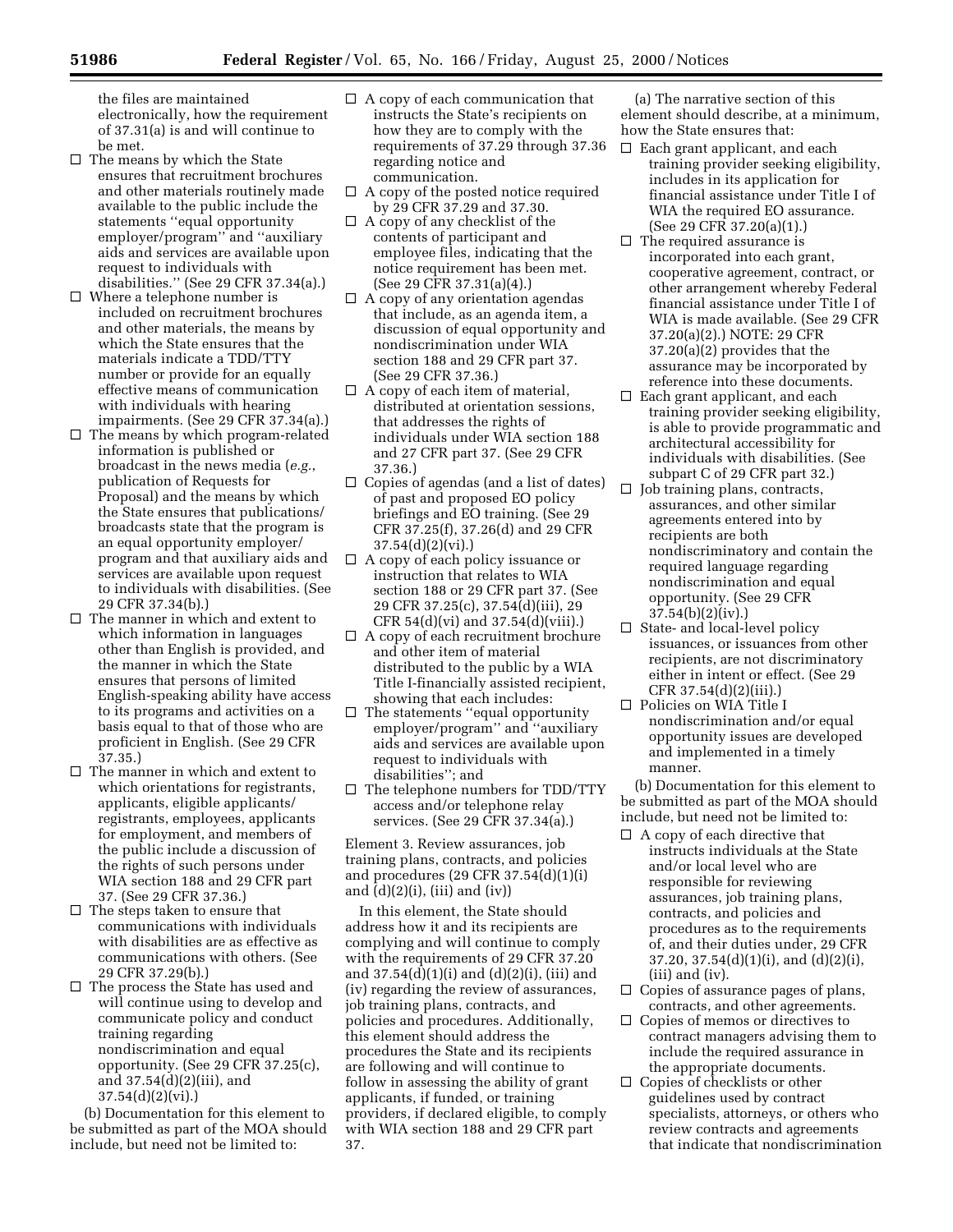and equal opportunity are considered in the evaluation of such documents.

- $\Box$  A copy of procedures developed to review the ability of grant applicants, and training providers seeking eligibility, to comply with the nondiscrimination and equal opportunity provisions of WIA and 29 CFR part 37.
- $\Box$  A copy of each WIA EO issuance (*e.g.*, the general EO policy statement, the policy statement on sexual harassment and the policy statement on religious accommodation).

Element 4. Universal Access (29 CFR 37.54(d)(1)(vi)

In this element, the State should address how it and its recipients are complying and will continue to comply with the requirements of 29 CFR 37.42 relating to the provision of universal access to programs and activities.

(a) The narrative section of this element should describe, at a minimum, how:

- $\Box$  The State has communicated the obligation of recipients (including, *e.g.*, LWIAs, one-stop operators and service providers) to make efforts (including outreach) to broaden the composition of the pool of those considered for participation or employment in their programs and activities in an effort to include members of both sexes, of the various racial and ethnic groups and of various age groups, as well as individuals with disabilities.
- $\square$  Recipients have made and will continue to make efforts to broaden the composition of those considered for participation or employment in their programs and activities, as described above.
- $\Box$  The State monitors and evaluates the success of recipient efforts to broaden the composition of those considered for participation and employment in their programs and activities, as described above.

(b) Documentation for this element to be submitted as part of the MOA should include, but need not be limited to:

- $\Box$  Copies of targeting, outreach and recruitment plans.
- $\hfill\Box$  <br> Criteria for determining priority of service.
- $\Box$  Copies of plans for One-Stop delivery systems to expand the pool of those considered for participation or employment in their programs and by race/ethnicity, sex, disability status, and age.
- $\square$  Samples of brochures, posters, public-service announcements,

computer screens displaying related information, and other publicity materials.

Element 5. Compliance with section 504 of the Rehabilitation Act of 1973, as amended and 29 CFR part 37 (29 CFR  $37.54(d)(2)(v)$ 

In this element, the State should address how it and its recipients are complying and will continue to comply with the requirements of the disability related requirements of WIA section 188; Section 504 of the Rehabilitation Act of 1973, as amended; and their implementing regulations, including but not limited to 29 CFR 37.7, 37.8, and 37.9 and Subparts B and C of 29 CFR Part 32.

(a) The narrative section of this element should describe, at a minimum how the State ensures that recipients:

- $\Box$  Meet their obligation not to discriminate on the basis of disability. (See 29 CFR 32.12 (a), 32.26, and 37.7.)
- $\Box$  Provide reasonable accommodation for individuals with disabilities (See 29 CFR 32.13 and 29 CFR 37.8);
- $\Box$  Provide reasonable modification of policies, practices and procedures, as required (See 29 CFR 37.8);
- $\Box$  Provide architectural accessibility for individuals with disabilities (See 29 CFR 32.28); and
- $\Box$  Provide programmatic accessibility for persons with disabilities (See 29 CFR 32.27).
- $\Box$  Provide for and adhere to a schedule to evaluate job qualifications to ensure that the qualifications do not discriminate on the basis of disability. (See 29 CFR 32.14.)
- $\square$  Limit preemployment/employment medical inquiries to those permitted by and in accordance with WIA section 188, Section 504, the Americans with Disabilities Act of 1990, and their implementing regulations. (See 29 CFR 32.15.)
- $\Box$  Ensure the confidentiality of medical information provided by registrants, applicants, eligible applicants/ registrants, participants, employees, and applicants for employment. (See 29 CFR 32.15.)
- $\Box$  Administer their WIA Title Ifinancially assisted programs and activities so that each individual with a disability participates in the most integrated setting appropriate to that individual. (See 29 CFR 37.7(d).)
- $\Box$  Are able to communicate with persons with disabilities as effectively as with others. (See 29 CFR 37.9.)

(b) Documentation for this element to be submitted as part of the MOA should include, but need not be limited to:

- $\Box$  Copies of policies/procedures issued by the State or any of its WIA Title I recipients, such as:
- $\Box$  The procedures by which persons with disabilities are assured of participation in programs and activities in as integrated setting as possible;
- $\Box$  The procedures by which the availability of reasonable accommodation and reasonable modification are made known to persons with disabilities, and the procedures for making and resolving such requests;
- $\square$  The procedures by which the State ensures that communication with persons with disabilities is as effective as communication with others; and
- $\Box$  The procedures by which the State ensures that the programs and activities operated by its WIA Title I recipients are architecturally and programmatically accessible to individuals with disabilities.
- $\Box$  Any evaluation conducted to determine the programmatic or architectural accessibility of a WIA Title I-financially assisted program or activity and the status of any corrective actions taken by the recipient involved.
- $\Box$  Copies of publications and agendas for any training conducted for recipient staff that is intended to raise awareness of disability issues.

Element 6. Data and Information Collection and Maintenance (29 CFR 37.54(d)(1)(iv) and (vi))

In this element, the State should address how it and its recipients are complying and will continue to comply with the requirements of 29 CFR 37.37 through 37.41 related to data and information collection and maintenance. The State must ensure that a data and information collection and maintenance system for its WIA Title I-financially assisted State programs is established and maintained. (See 29 CFR 37.53.)

The most important purposes of the equal opportunity data and information collection and maintenance system required by 29 CFR part 37 are to assist CRC and those assigned by the State (*e.g.*, State- and/or local-level EO Officers) in:

- $\Box$  Monitoring recipient equal opportunity performance;
- $\Box$  Identifying instances or areas of discrimination; and
- $\Box$  Identifying individuals or groups of individuals who have been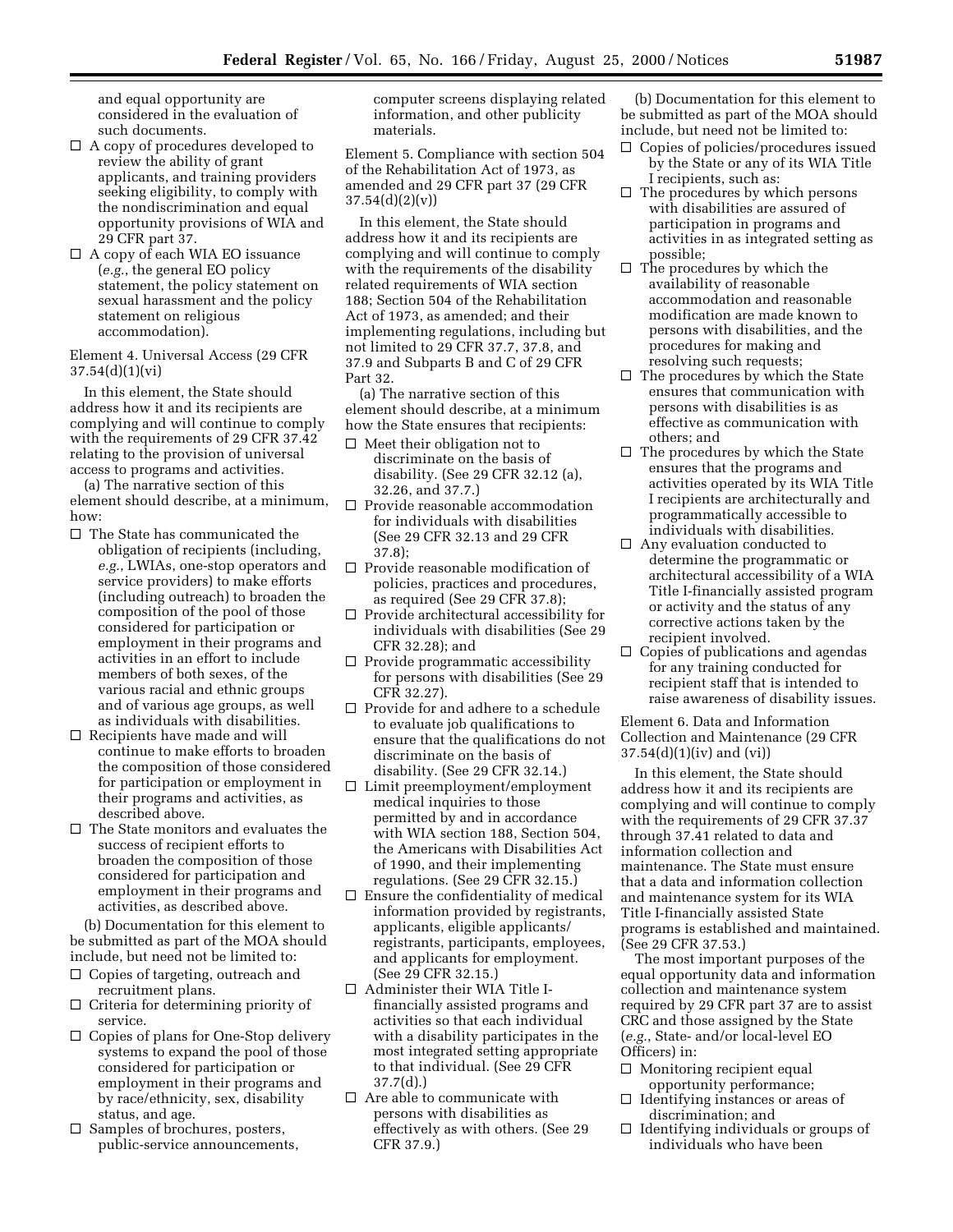discriminated against on a basis prohibited by WIA section 188 and 29 CFR part 37.

A vital element of any system designed to fulfill these purposes is a way to permit the reviewer to correlate aggregate data to individual records. For example, 29 CFR part 37 requires that recipient's collect four pieces of demographic information about each registrant, applicant, eligible applicant, participant, employee, and applicant for employment: Race/ethnicity, sex, age, and disability status. This information must be kept separate from the recipient's individual records about such persons. However, the system for data and information collection and maintenance must be designed in such a way to allow cross referencing of data to individual records.

It is CRC's policy that existing systems for data and information collection and maintenance that meet all the requirements of 29 CFR 37.37 through 37.41 are acceptable. These systems may be designed by the recipient or some other entity. However, to the extent that a system does not meet all the requirements of these regulatory sections, that system must be modified so that it does meet those requirements.

(a) The narrative section of this element should describe, at a minimum, how the State ensures that:

- $\Box$  Recipients:
- $\Box$  Collect and maintain records on applicants, registrants, eligible applicants/registrants, participants, terminees, employees, and applicants for employment;
- $\Box$  Record the race/ethnicity, sex, age and, disability status of each applicant, registrant, eligible applicant/registrant, participant, terminee, employee, and applicant for employment (See 29 CFR 37.37(b)(2).);
- $\Box$  Treat records, particularly those containing medical information, in a manner that ensures their confidentiality (See 29 CFR 32.15; 29 CFR 37.37(b)(2); and 29 CFR 37.41.);
- $\Box$  Maintain a log of complaints filed that allege discrimination on one or more of the bases prohibited by WIA section 188 (See 29 CFR 37.37(c).); and
- $\Box$  Maintain such records for a period of three years. (See 29 CFR 37.39.)
- $\Box$  Grant applicants and recipients notify the CRC Director of administrative enforcement actions and lawsuits brought against them that allege discrimination on one or more of the bases prohibited by WIA section 188. (See 29 CFR 37.37(a).)

(b) Documentation for this element to be submitted as part of the MOA should include, but need not be limited to, copies of:

- $\Box$  Instructions to recipients within the State regarding information collection, access to records, and maintenance of records. (See 29 CFR 37.37.)
- $\Box$  Samples of each policy issuance that discusses ensuring the confidentiality of demographic information regarding individuals.
- $\Box$  Samples of reports regarding the above demographic information.
- $\square$  Samples of formats and instructions, in hard copy and electronic file forms, for complaint logs used by the State and its recipients to track complaints that allege a violation of WIA section 188 or 29 CFR part 37.

Element 7. Monitor Recipients for Compliance (29 CFR 37.54(d)(2)(ii))

In this element, the State should address how it and its recipients are complying and will continue to comply with the requirements of 29 CFR 37.54(d)(1)(iii). The State is required to establish procedures to monitor periodically all aspects of the recipient's compliance with WIA section 188 and 29 CFR part 37.

Each EO monitoring review must include a review of each recipient's:

- $\Box$  Compliance with its administrative obligations under WIA section 188 and 29 CFR part 37 (*e.g.*, assurances, notice and communication, EO Officers);
- $\Box$  Compliance with responsibilities it has been assigned through the MOA;
- $\Box$  Programs and activities, to determine whether discrimination is occurring. This activity is the most important part of the monitoring review.

Monitoring recipients to ensure their programs and activities are operating in a nondiscriminatory manner must involve, at a minimum:

(1) Analysis of the data and records collected by the recipient pursuant to 29 CFR 37.37 through 41, to determine whether any differences based upon race/ethnicity or sex have practical or statistical significance; and

(2) Where significant differences are found, follow-up investigations to determine, through records review, interviews, and other appropriate investigative techniques, whether the differences are due to discrimination.

The analyses mentioned in section (1) above may include those that may reveal practical significance, such as the ''80% rule'' (see 41 CFR 60–3, the DOL

regulation regarding the Uniform Employee Selection Guidelines), and those that reveal statistical significance, such as the two-standard deviation test.

(a) The narrative section of this element must describe, at a minimum, the system for evaluating the extent to which recipients are:

- $\Box$  Complying with the administrative obligations of 29 CFR part 37, including, but not limited to:
- $\Box$  Assurances. (See 29 CFR 37.20 through 37.22.)
- $\Box$  Equal Opportunity Officers. (See 29 CFR 37.23 through 37.28.)
- $\Box$  Notice and communication. (See 29 CFR 37.29 through 37.36.)
- $\Box$  Data and information collection and maintenance. (See 29 CFR 37.37 through 37.41.)
- □ Universal access. (See 29 CFR 37.42.)  $\Box$  Complaint processing procedures.
- (See 29 CFR 37.70 through 37.80.)  $\Box$  Performing the responsibilities assigned such recipients by the State through the MOA, such as:
- $\hfill\Box$  <br> Conducting equal opportunity monitoring/evaluation reviews of applicants for and recipients of WIA Title I financial assistance (including monitoring assurances and programmatic and architectural accessibility).
- $\Box$  Imposing sanctions and corrective actions for violations noted by a recipient during its monitoring reviews.
- $\square$  Ensuring policy development, communication, and training are carried out.
- $\square$  Ensuring that their programs and activities are operating in a nondiscriminatory manner and ensuring equal opportunity, including but not limited to:
- $\Box$  Conducting analyses, by race/ ethnicity and sex, of program and employment activity, including but not limited to rates of application, placement, and termination, to determine if significant differences exist, and
- $\Box$  Conducting follow-up monitoring to determine the cause of any such differences, through the analysis of the records of individual registrants, applicants, eligible applicants/registrants, employees and applicants for employment; interviews; and other appropriate techniques.

Additionally, the narrative should describe:

 $\square$  The procedure for reviewing recipients' policies and procedures, to ensure that the policies and procedures do not violate the prohibitions contained in 29 CFR 37.5 through 37.10.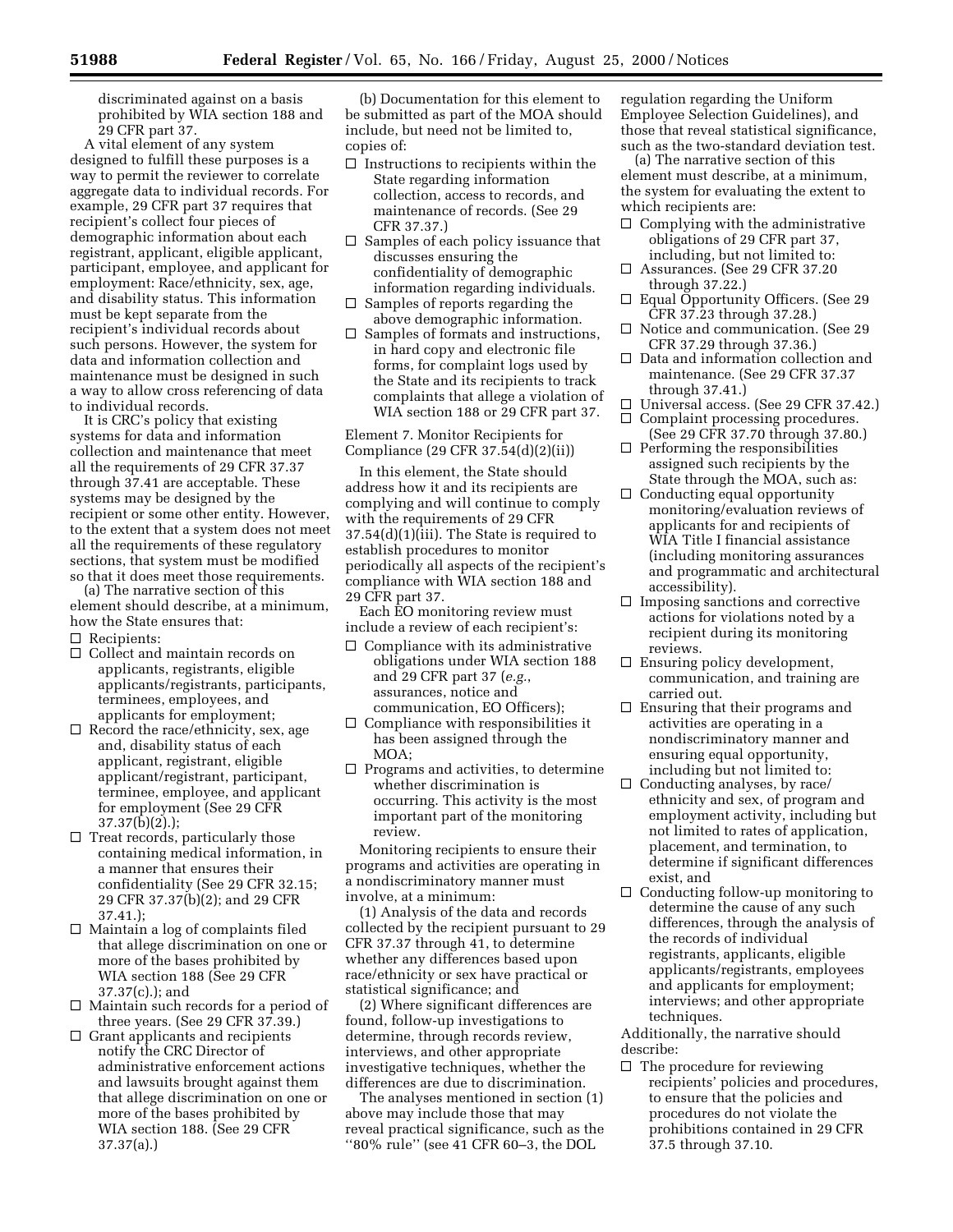- $\Box$  The written reports prepared for each review. These reports must provide, among other things, that the results of the monitoring review will be made available to the recipient(s) reviewed.
- $\Box$  The involvement of the State- and local-level EO Officer(s) in conducting reviews. Where EO monitoring is carried out by individuals other than the State- or local-level EO Officer, the narrative should provide the names, titles, and organizations of those persons.
- $\hfill\Box$  <br> The procedure for determining which recipients are to be reviewed, the frequency of reviews of recipients, and the number of recipients to be reviewed per year.

(b) Documentation for this element to be submitted as part of the MOA should include, but need not be limited to, copies of:

- $\Box$  Schedules of reviews and criteria for targeting recipients for review.
- $\Box$  Monitoring instrument(s) used by State- and/or local-level staff to monitor recipient EO activities.
- $\Box$  Policy issuances and procedural guidance regarding monitoring reviews and recipient evaluations.
- $\Box$  A representative sample of reports of monitoring reviews, including findings resulting from reviews and the status of follow-up actions.

### Element 8. Complaint Processing Procedures (29 CFR 37.54(d)(1)(v))

In this element, the State should address how it and its recipients are complying and will continue to comply with the requirements of 29 CFR 37.76 through 37.79 regarding complaint processing procedures.

(a) The narrative section of this element should describe, at a minimum, how the State ensures that:

- $\Box$  Recipients that are required to do so (see 29 CFR 37.77) have developed and published complaint procedures. (See 29 CFR 37.76.) At a minimum, such procedures must:
- $\Box$  Provide for the issuance of a written Notice of Final Action within 90 days of the date on which the complaint is filed. (See 29 CFR 37.76(a).)
- $\square$  Contain the elements listed in 29 CFR 37.76(b), which include:
- $\Box$  Initial, written notice to the complainant that contains an acknowledgment that the recipient has received the complaint, and a notice that the complainant has the right to be represented in the complaint process (see 29 CFR 37.76(b)(1));
- $\Box$  A written statement, provided to the complainant, that contains a list of

the issues raised in the complaint and, for each issue, a statement whether the recipient will accept the issue for investigation or reject the issue, and the reasons for each rejection (see 29 CFR 37.76(b)(2));

- $\Box$  A period for fact-finding or investigation of the circumstances underlying the complaint (see 29 CFR 37.76(b)(3));
- $\Box$  A period during which the recipient attempts to resolve the complaint. The methods available to resolve the complaint must include alternative dispute resolution (ADR) (see 29 CFR 37.76(b)(4) and (c)); and,
- $\Box$  A written Notice of Final Action, provided to the complainant within 90 days of the date on which the complaint was filed, that contains, for each issue raised in the complaint:
- $\square$  Either a statement of the recipient's decision on the issue and an explanation of the reasons underlying the decision, or a description of the way the parties resolved the issue; and
- $\Box$  Notice that the complainant has a right to file a complaint with CRC within 30 days of the date on which the Notice of Final Action is issued if he or she is dissatisfied with the recipient's final action on the complaint. (See 29 CFR 37.76(b)(5).)
- $\square$  Describe the procedures to be followed if the complaint is filed more than 180 days after the date of the alleged violation. (See 29 CFR 37.78.)
- $\Box$  Provide that, if the complainant is dissatisfied with the outcome of the investigation, or if there is no final resolution of the complaint within 90 days of the date the complaint is filed, the complainant is notified that he or she may file his or her complaint with the Civil Rights Center.
- $\Box$  Recipients follow the established procedures.

(b) Documentation for this element to be submitted as part of the MOA should include, but need not be limited to, a copy of:

- $\square$  The State's discrimination complaint procedures developed pursuant to 29 CFR 37.76 through 37.79.
- $\Box$  The instrument (*e.g.*, directive, memorandum) used to inform recipients of the complaint procedures and directing recipients as to their use.
- $\Box$  The ADR procedures, if not included with complaint processing procedures.

Element 9. Corrective Actions/Sanctions (29 CFR 37.54(d)(2)(vii))

In this element, the State should address how it and its recipients are complying and will continue to comply with the requirements of 29 CFR 37.54(d)(2)(vii).

(a) The narrative section of this element should describe, at a minimum:

- $\square$  The standard for corrective and remedial actions to be applied when violations of WIA section 188 or 29 CFR part 37 are found. Corrective and remedial actions must be designed to completely correct each violation. For each corrective action, a time frame should be established that sets the minimum time necessary to completely correct the violation. In the case of a finding of discrimination, the procedures must provide, where appropriate, for retroactive relief (including but not limited to back pay) and prospective relief (*e.g.*, training, policy development and communication) to ensure that the discrimination does not recur.
- $\Box$  The procedures for follow-up monitoring to ensure that commitments to take corrective action and remedial action are fulfilled.
- $\Box$  Reports required from the violating recipient regarding actions to correct the violation(s).
- $\Box$  Sanction procedures to be followed where voluntary compliance cannot be achieved.

(b) Documentation for this element to be submitted as part of the MOA should include, but need not be limited to:

- $\Box$  A copy of any policy memorandum/ directive explaining corrective actions/sanctions. The sanction procedures described in Subpart E of 29 CFR part 37 may be used as a model for States in the preparation of their procedures.
- $\Box$  A copy of each instrument (*e.g.*, directives, memoranda) used to inform recipients of the State's procedures regarding corrective actions and sanctions.

#### **II. Guidance on Meeting the Requirements of 29 CFR 37.55**

Section 37.55 requires that each State's MOA must be:

• Developed and implemented, and a copy submitted to the CRC Director within 180 days of the effective date of 29 CFR part 37, or within 180 days of the Department of Labor's approval of that State's Strategic Five-year Plan, whichever is later;